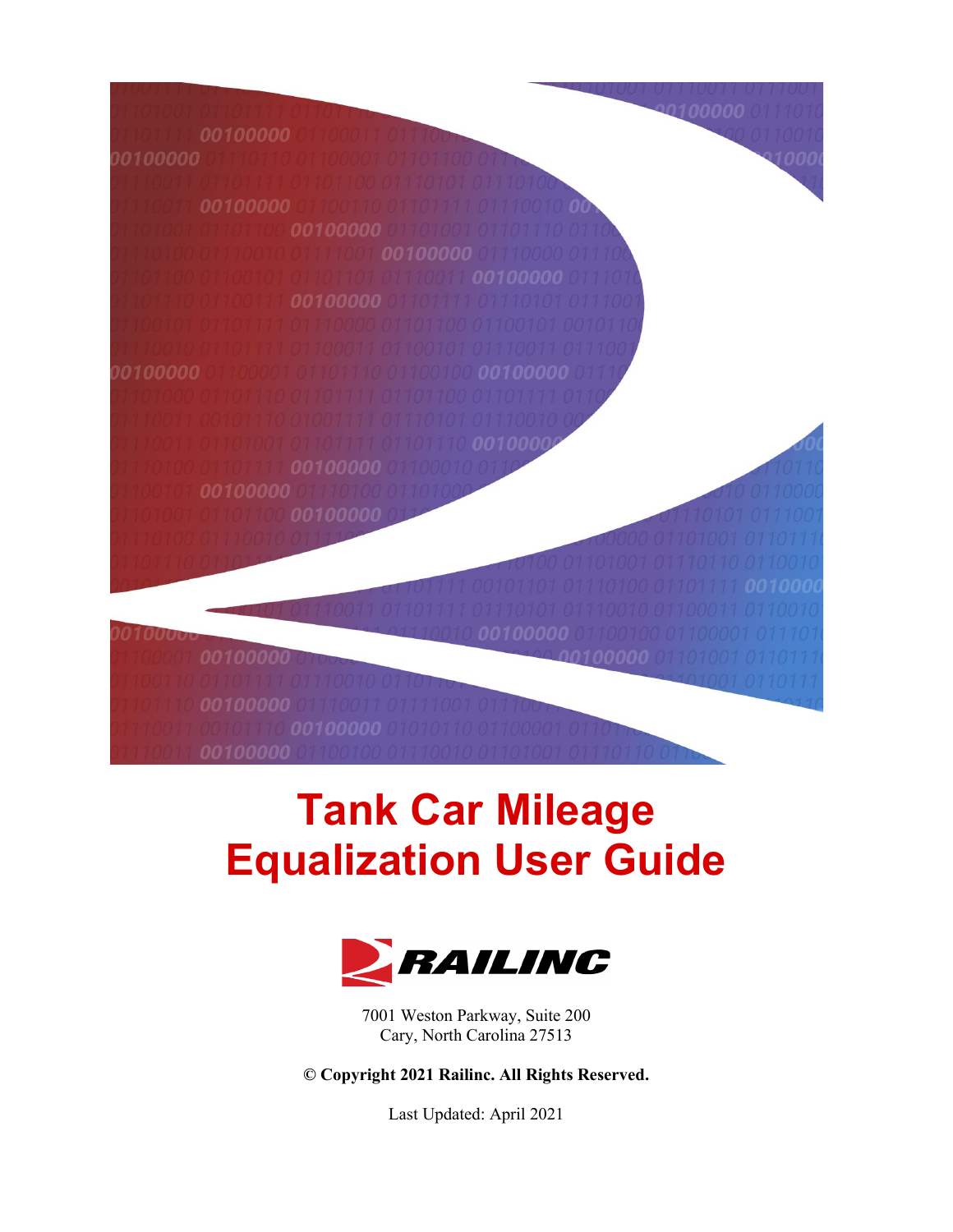# **Table of Contents**

## **List of Exhibits**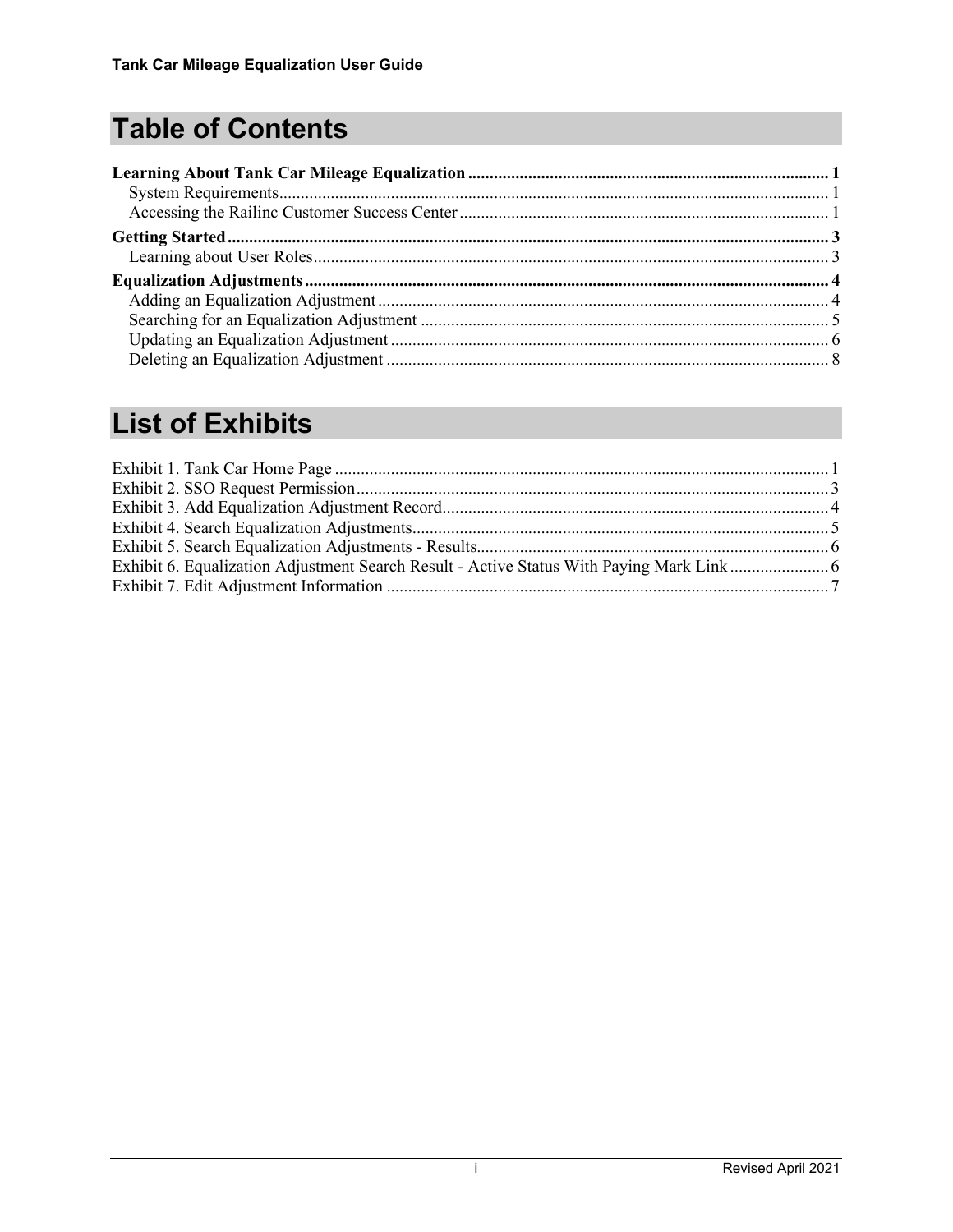#### <span id="page-2-0"></span>**Learning About Tank Car Mileage Equalization**

Tank Car Mileage Equalization is a process between carriers and private car owners supervised by the STB in accordance with tariff RIC 6007.

Tank car mileage is reported through the Car Hire Data Exchange Process (CHDX) for the year. Annually, loaded and empty mileage is compared. For each car initial, empty mileage can exceed loaded mileage by up to six percent (6%) without triggering a charge. If the empty mileage for a mark exceeds the loaded mileage by more than six percent, Railinc invoices the mark owner at a rate calculated annually per the RIC 6007 tariff.

A copy of the RIC 6007 tariff is available for download here: <https://public.railinc.com/resources/national-tariffs>

<span id="page-2-3"></span>*Exhibit 1. Tank Car Home Page*

|      | <b>BAILING</b> Tank Car Web Application       |                     |                |                     | sign out   user services   help   contact us |
|------|-----------------------------------------------|---------------------|----------------|---------------------|----------------------------------------------|
|      | <b>MICHDOC</b> signed on as Application Admin |                     |                |                     |                                              |
| Home | <b>Maintenance</b>                            | <b>Equalization</b> | <b>Reports</b> | <b>Participants</b> |                                              |
|      | <b>Welcome to Tank Car</b>                    |                     |                |                     |                                              |
|      |                                               | Welcome to Tank Car |                |                     |                                              |
|      |                                               |                     |                |                     |                                              |

**[Exhibit 1](#page-2-3)** is the Tank Car Home page. From here you can perform the following actions as described in this guide:

- [Equalization Adjustments –](#page-5-1) Add
- [Equalization Adjustments –](#page-6-0) Search
- Equalization Adjustments Update
- [Equalization Adjustment -](#page-9-0) Delete

### <span id="page-2-1"></span>**System Requirements**

For information about the system requirements of Railinc web applications and for information about downloading compatible web browsers and file viewers, refer to the [Railinc UI Dictionary.](https://public.railinc.com/sites/default/files/documents/Railinc_UI_Dictionary.pdf)

#### <span id="page-2-2"></span>**Accessing the Railinc Customer Success Center**

The Railinc Customer Success Center provides reliable and timely high-level support for Railinc customers. Representatives are available to answer calls and respond to emails from 7:00 a.m. to 7:00 p.m. Eastern time, Monday through Friday, and provide on-call support via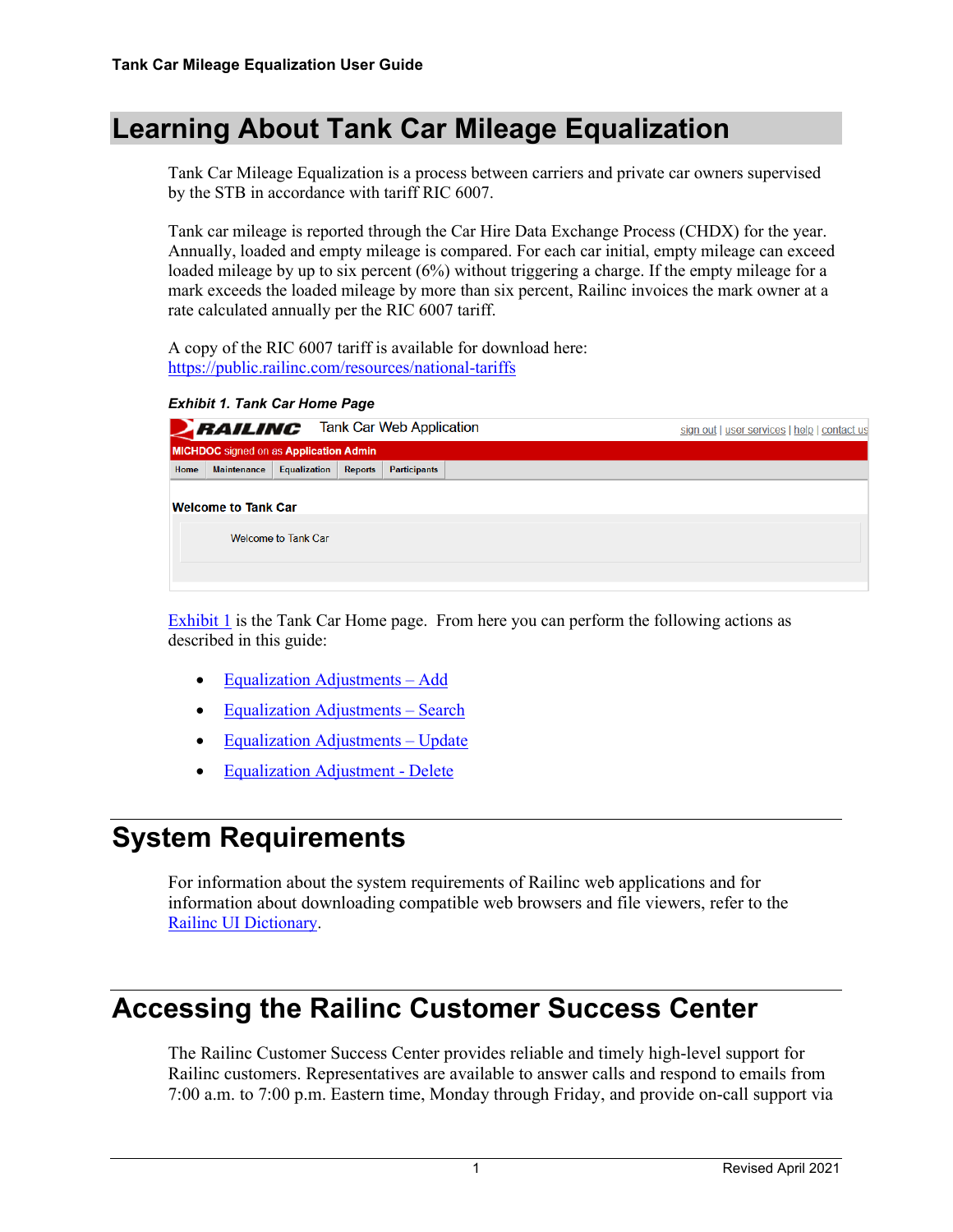#### **Tank Car Mileage Equalization User Guide**

pager for all other hours to ensure support 24 hours a day, 7 days a week. Contact us toll-free by phone at 877- RAILINC (1-877-724-5462) or send an email directly to <u>csc@railinc.com</u>.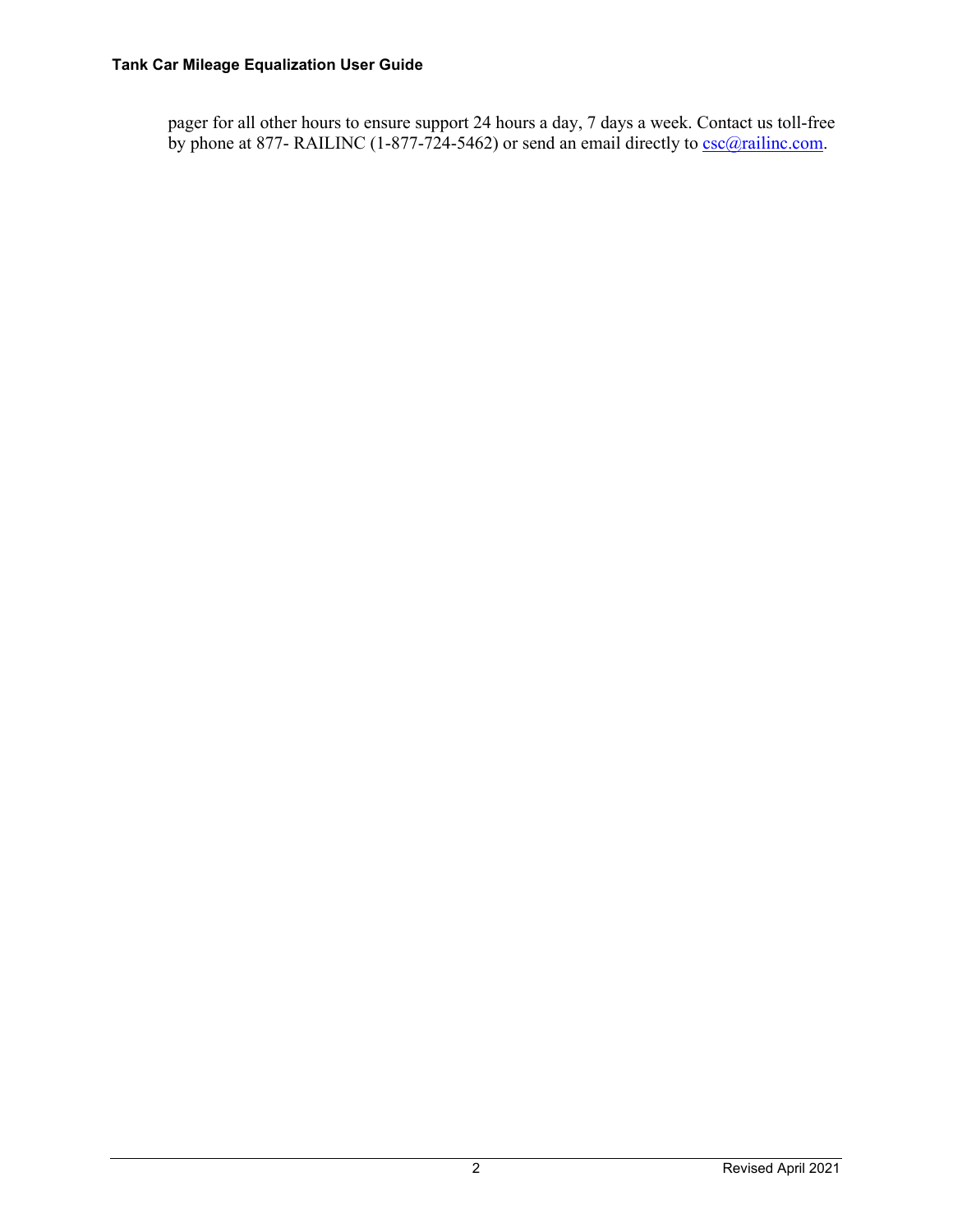#### <span id="page-4-0"></span>**Getting Started**

To use the Tank Car application you must first register as a Railinc Single Sign-On user. After your registration has been processed, you will be able to login with your designated username and password at [https://www.railinc.com/rsso/.](https://www.railinc.com/rsso/) For details, see the *Railinc SSO and Launch Pad User Guide*. You can also login from the [Railinc.com](https://public.railinc.com/) home page by selecting the **Customer Login** link located in the upper right corner.

CUSTOMER LOGIN → 3

#### <span id="page-4-1"></span>**Learning about User Roles**

Your assigned user role determines what functions you can perform. User roles are assigned by Railinc or by your company administrator through the Single Sign-On interface.

#### <span id="page-4-2"></span>*Exhibit 2. SSO Request Permission*

| <b>RAILING</b> Launch Pad                                                                                                                                                                                                   | RAILINC CORPORATION   Sign Out |
|-----------------------------------------------------------------------------------------------------------------------------------------------------------------------------------------------------------------------------|--------------------------------|
| <b>Request Application Access by Role</b><br>Home /                                                                                                                                                                         |                                |
|                                                                                                                                                                                                                             | ACTIVE $\sim$                  |
| <b>Tank Car Mileage Equalization</b>                                                                                                                                                                                        |                                |
| Tank car equalization application will generate tank car equalization reports for Railroads and private tank car owners and will distribute them electronically. Also<br>it allows to enter any adjustments to the mileage. |                                |
| <b>Select Roles</b><br>$\overline{2}$<br>Confirm                                                                                                                                                                            | Done<br>-3                     |
| Tank Car Adjustment User (MARK required)                                                                                                                                                                                    |                                |
| For external customers, must have a Roadmark, can have multiple roadmarks                                                                                                                                                   |                                |
| Comments                                                                                                                                                                                                                    |                                |
|                                                                                                                                                                                                                             | $\cdot$                        |
|                                                                                                                                                                                                                             | 0/255<br>Return<br><b>Next</b> |
|                                                                                                                                                                                                                             |                                |

For external users of the system there is only a single role available.

• **Tank Car Adjustment User (company required)**: External customers must have a Mark (Company ID) or can have multiple Marks. This role will allow railroads to log into the system to enter adjustments for the month. This will also include agents assigned by a railroad.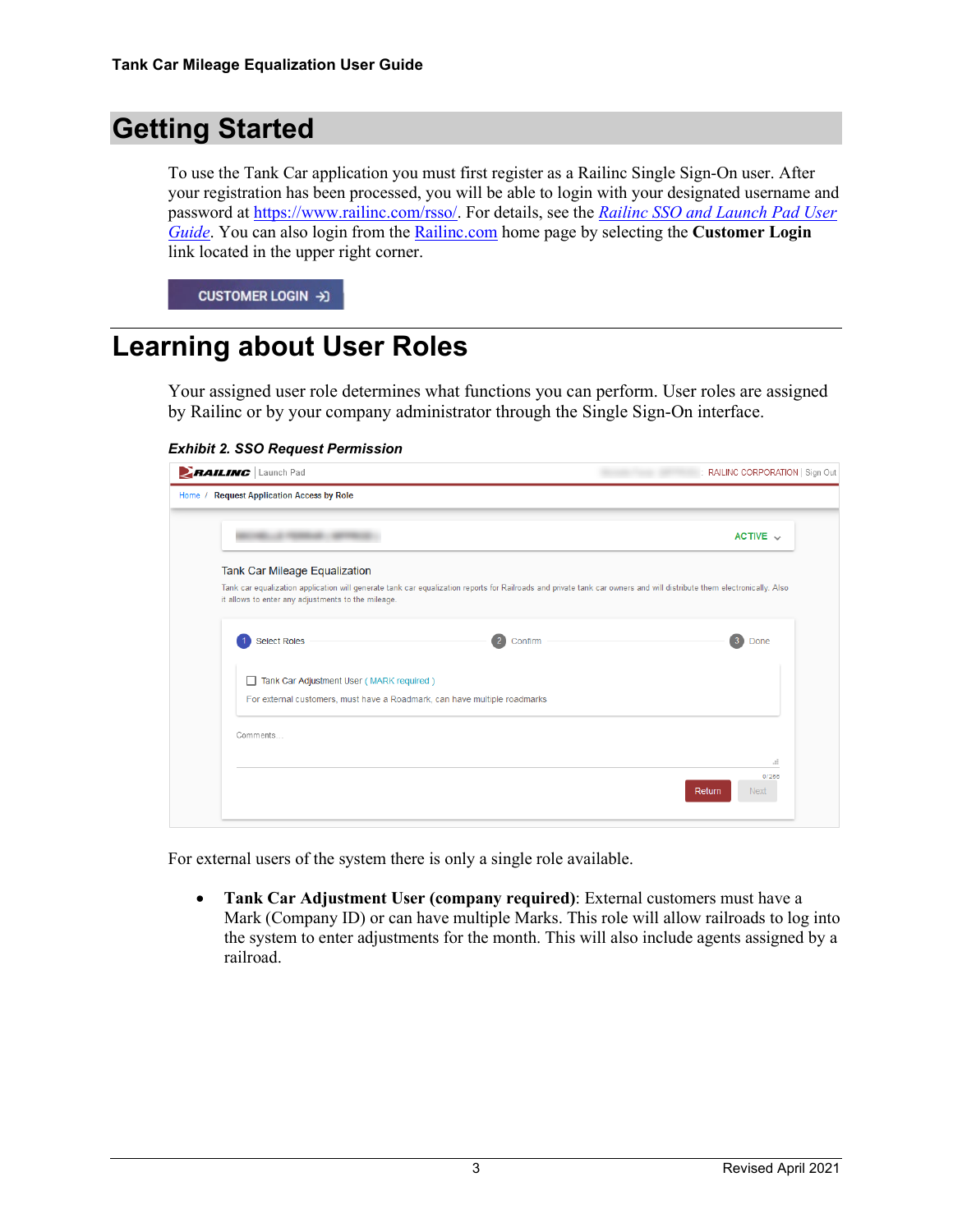### <span id="page-5-0"></span>**Equalization Adjustments**

### <span id="page-5-1"></span>**Adding an Equalization Adjustment**

The system allows carriers to create equalization adjustments. These adjustments will be applied on equalization data received from the Car Hire Data Exchange. The application also provides functionality to an administrator to enter adjustments on behalf of carriers and make modifications to submitted data. Upon a successful add of an equalization adjustment, the system will notify the user via email.

**NOTE:** Adjustments made after the close of business (11:00 PM ET) on the 20th of each month will be included in next month's register.

Use the following procedure to add an Equalization Adjustment:

1. From the navigation menu, select **Equalization > Adjustments > Add**. The Add Equalization Adjustments page is displayed [\(Exhibit 3\)](#page-5-2).

<span id="page-5-2"></span>*Exhibit 3. Add Equalization Adjustment Record*

| <b>RAILING</b> Tank Car Web Application                                                  |                                                                                                                                 |                                                                                           | sign out   user services   help   contact us |
|------------------------------------------------------------------------------------------|---------------------------------------------------------------------------------------------------------------------------------|-------------------------------------------------------------------------------------------|----------------------------------------------|
| <b>TRAINDOC</b> signed on as Tank Car Adjustment User                                    |                                                                                                                                 |                                                                                           |                                              |
| Equalization<br>Home                                                                     |                                                                                                                                 |                                                                                           |                                              |
| <b>Add Equalization Adjustments</b>                                                      |                                                                                                                                 |                                                                                           |                                              |
| *Paying Mark:<br>*Allowed Month/Year:                                                    | $RAIL$ $\vee$<br>$\sqrt{2015}$<br>January                                                                                       | *Car Initial:<br>$\triangleright$ 2015 $\triangleright$<br>*Earned Month/Year:<br>January |                                              |
| *Loaded Miles:                                                                           |                                                                                                                                 | *Adding or Deducting Miles(Loaded): Addition: <sup>●</sup> Deduction: ○                   |                                              |
| *Empty Miles:<br>*Adjustments entered are not<br>violating the provisions of the Tariff: |                                                                                                                                 | *Adding or Deducting Miles(Empty): Addition: C Deduction: O                               |                                              |
| <b>Comments:</b>                                                                         |                                                                                                                                 |                                                                                           |                                              |
|                                                                                          | Adjustments made after the close of business (11:00 PM ET) on the 20th of each month will be included in next month's register. |                                                                                           |                                              |
|                                                                                          | <b>Add</b>                                                                                                                      | Cancel                                                                                    |                                              |

- 2. Complete the available described fields.
	- **Paying Mark** SCAC of paying Mark; Alpha/Min 2, Max 4; populated from SSO and contain multiple values for agents.
	- **Car Initial** Initials of affected equipment; Alpha/Min 2, Max 4.
	- **Allowed Month/Year** Month and Year which adjustment is allowed; cut off on 20<sup>th</sup> day, at 11:00 PM ET of every month.
	- **Earned Month/Year** Month and Year for which mileage is earned.
	- **Loaded Miles** Loaded Mileage on the adjustment.
	- **Adding or Deducting Miles (Loaded)** Select to indicate either an "Addition" or a "Deduction".
	- **Empty Miles** Empty Mileage on the adjustment.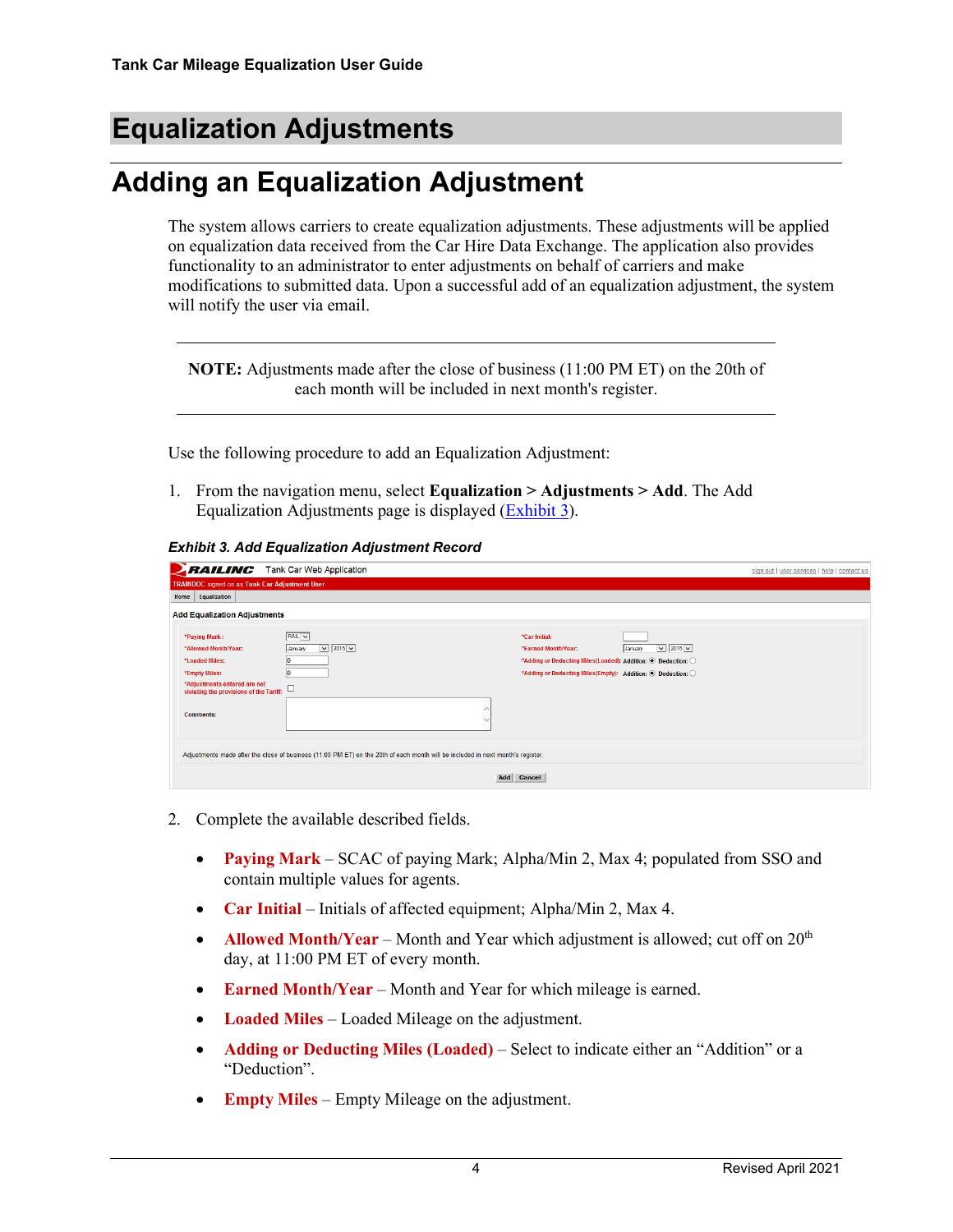- **Adding or Deducting Miles (Empty)** Select to indicate either an "Addition" or a "Deduction".
- **Adjustments entered are not violating the provisions of the Tariff** Must be checked to continue. Indicates your compliance with the rules published in Tariff RIC 6007.
- **Comments**  Free-text comment field. Comments will be included in the adjustment email. User can type up to 256 characters.
- 3. Select the **Add** button. A confirmation message is displayed. Select **OK** to continue to submit the adjustment. If all validation rules pass, a message is displayed stating that the adjustment has been successfully added. An email is sent to the affected party to inform them of the adjustment.

#### <span id="page-6-0"></span>**Searching for an Equalization Adjustment**

Use the following procedure to search for Equalization Adjustment records:

1. From the navigation menu, select **Equalization > Adjustments > Search**. The Search Equalization Adjustments page is displayed [\(Exhibit 4\)](#page-6-1).

#### <span id="page-6-1"></span>*Exhibit 4. Search Equalization Adjustments*

|      |               | <b>BAILING</b> Tank Car Web Application                         | sign out   user services   help   contact us                               |
|------|---------------|-----------------------------------------------------------------|----------------------------------------------------------------------------|
|      |               | <b>TRAINDOC</b> signed on as Tank Car Adjustment User           |                                                                            |
| Home | Equalization  |                                                                 |                                                                            |
|      |               | <b>Search Equalization Adjustments</b>                          |                                                                            |
|      | *Paying Mark: | $RAIL \vee$<br>Allowed Month/Year: Select Month v Select Year v | *Car Initial:<br>Earned Month/Year: Select Month $\vee$ Select Year $\vee$ |
|      |               |                                                                 | Search<br>Cancel                                                           |

- 2. Complete the available described fields.
	- **Paying Mark** SCAC of paying Mark; Alpha/Min 2, Max 4; populated from SSO and will contain multiple values for agents.
	- **Car Initial** Initials of road of equalization adjustments; Alpha/Min 2, Max 4.
	- **Allowed Month/Year** Month and Year which adjustment was allowed.
	- **Earned Month/Year** Month and Year for which mileage was earned.
- 3. Select **Search**. The search results are displayed [\(Exhibit 5\)](#page-7-1).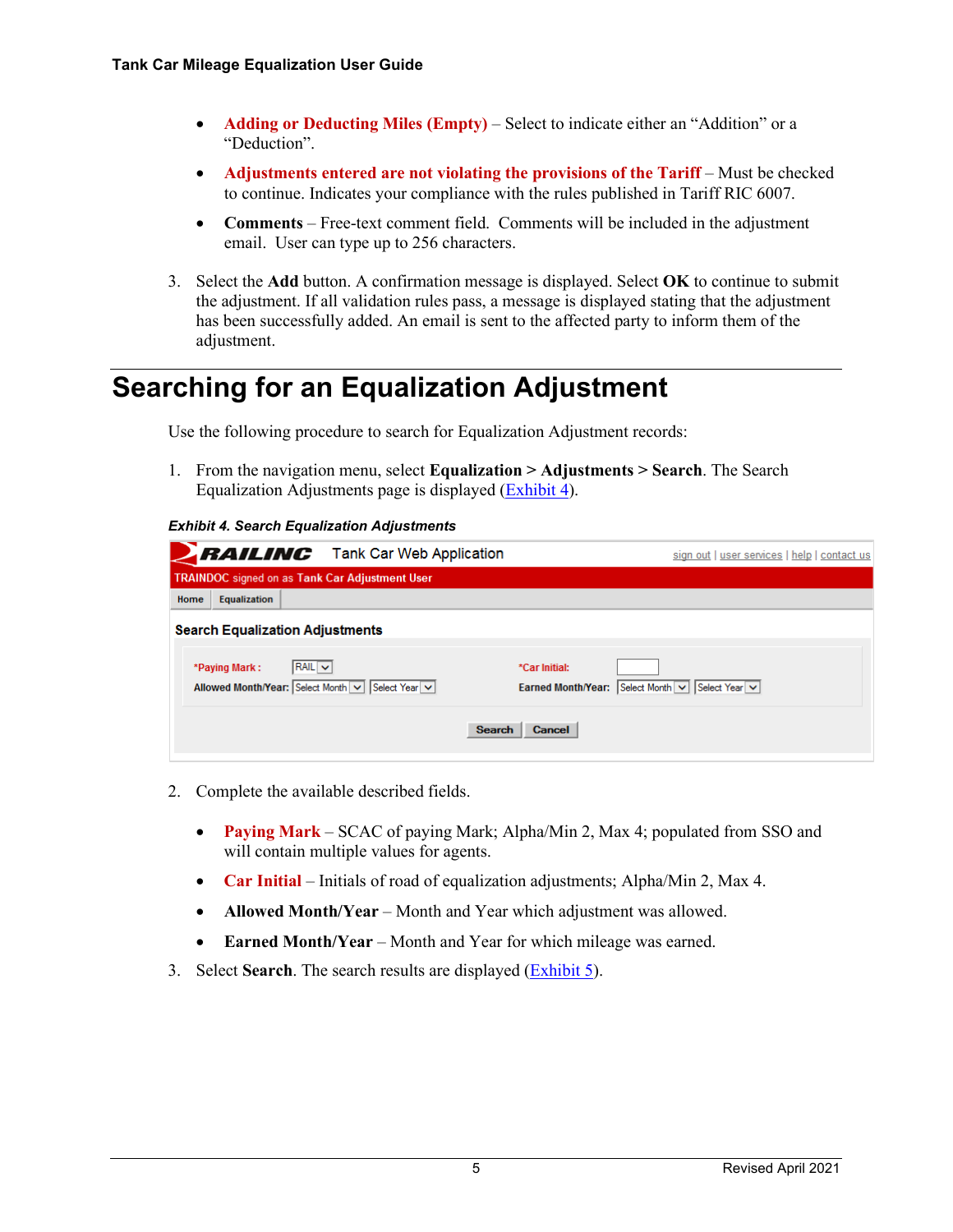

<span id="page-7-1"></span>*Exhibit 5. Search Equalization Adjustments - Results*

#### <span id="page-7-0"></span>**Updating an Equalization Adjustment**

Use the following procedure to update active Equalization Adjustment records:

**NOTE:** Records that have been processed or updated cannot be modified.

1. After completing a search for Equalization Adjustment (see Searching for an Equalization [Adjustment\)](#page-6-0), results that can be modified will contain a status of **Active** and the **Paying Mark** will be a link (**Exhibit 6**).

<span id="page-7-2"></span>*Exhibit 6. Equalization Adjustment Search Result - Active Status With Paying Mark Link*

|                                                                                                            | <b>RAILING</b> Tank Car Web Application                                                                                                                                            |               |                                                                                           |   |                 |                   | sign out   user services   help   contact us |
|------------------------------------------------------------------------------------------------------------|------------------------------------------------------------------------------------------------------------------------------------------------------------------------------------|---------------|-------------------------------------------------------------------------------------------|---|-----------------|-------------------|----------------------------------------------|
| <b>TRAINDOC</b> signed on as Company Admin                                                                 |                                                                                                                                                                                    |               |                                                                                           |   |                 |                   |                                              |
| Equalization<br>Home                                                                                       |                                                                                                                                                                                    |               |                                                                                           |   |                 |                   |                                              |
| <b>Search Equalization Adjustments</b>                                                                     |                                                                                                                                                                                    |               |                                                                                           |   |                 |                   |                                              |
| <b>UP</b><br>*Paying Mark:<br>$\overline{\phantom{0}}$<br>Allowed Month/Year: Select Month v Select Year v |                                                                                                                                                                                    | *Car Initial: | <b>UTCX</b><br>Earned Month/Year: Select Month v Select Year v<br><b>Search</b><br>Cancel |   |                 |                   |                                              |
| UP<br><b>UTCX</b><br>1,2015                                                                                | Paying Mark Car Initial Allowed Month Year Earned Month Year Loaded Miles Added/Deducted(Loaded) Empty Miles Added/Deducted(Empty) Last Updated By Last Updated<br>250<br>11, 2014 | $\mathsf{A}$  | 670                                                                                       | A | <b>TRAINDOC</b> | 03-10-2015 Active | <b>Status</b> Date Processed                 |

2. Select the **Paying Mark** link. The Edit Adjustment Information page is displayed [\(Exhibit 7\)](#page-8-0).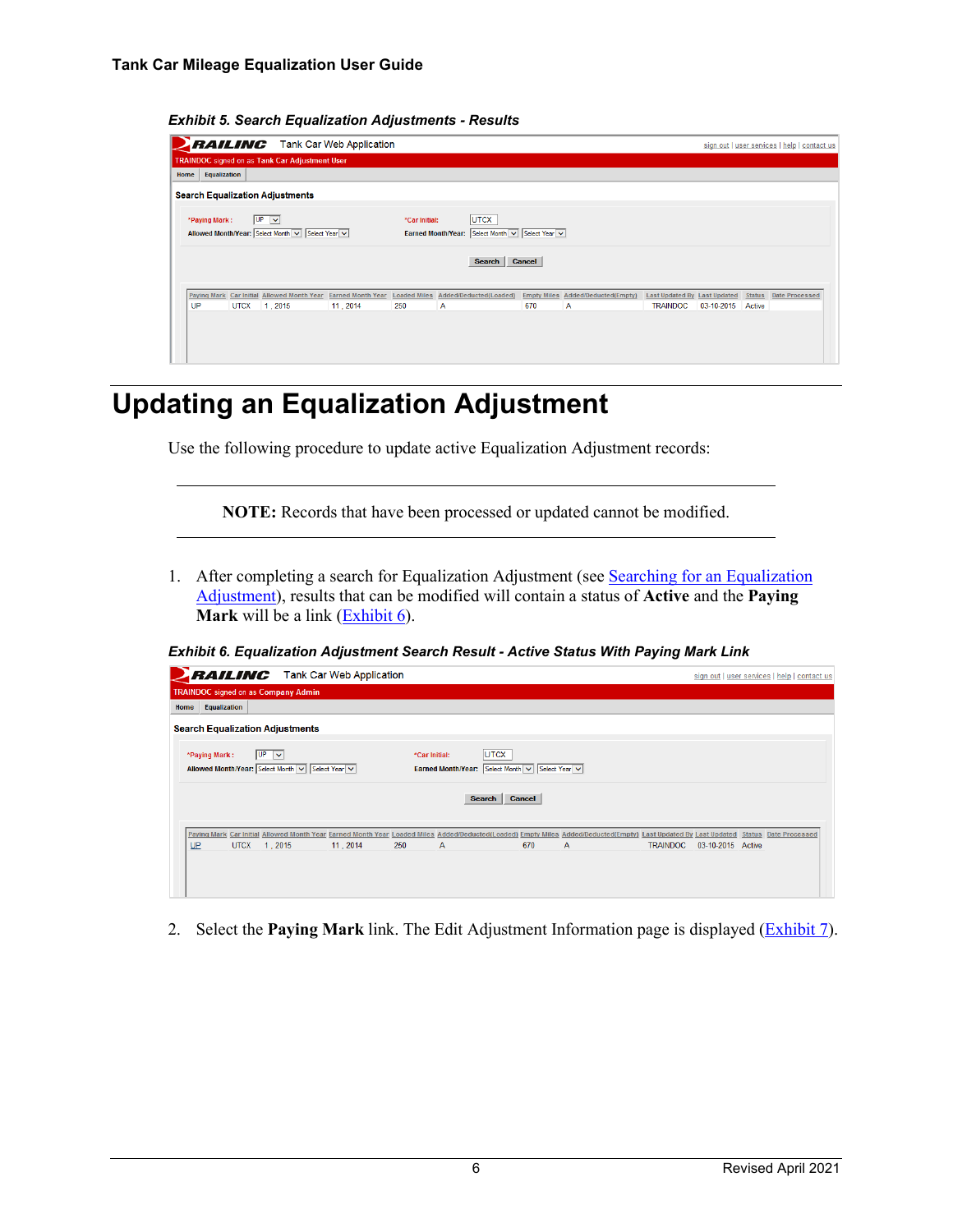<span id="page-8-0"></span>

|                                                                            | <b>RAILING</b> Tank Car Web Application                                                                                         |                                         |                                                    | sign out   user services   help   contact us |
|----------------------------------------------------------------------------|---------------------------------------------------------------------------------------------------------------------------------|-----------------------------------------|----------------------------------------------------|----------------------------------------------|
| <b>TRAINDOC</b> signed on as Company Admin                                 |                                                                                                                                 |                                         |                                                    |                                              |
| Equalization<br>Home                                                       |                                                                                                                                 |                                         |                                                    |                                              |
| <b>Edit Adjustment Information</b>                                         |                                                                                                                                 |                                         |                                                    |                                              |
| *Paying Mark:                                                              | UP.                                                                                                                             | *Car Initial:                           | <b>UTCX</b>                                        |                                              |
| *Allowed Month/Year:                                                       | $\sqrt{2015}$<br>January                                                                                                        | *Earned Month/Year:                     | $\triangleright$ 2014 $\triangleright$<br>November |                                              |
| *Loaded Miles:                                                             | 250                                                                                                                             | *Adding or Deducting Miles<br>(Loaded): | Addition: C Deduction: O                           |                                              |
| *Empty Miles:                                                              | 670                                                                                                                             | *Adding or Deducting Miles<br>(Empty):  | Addition: C Deduction: O                           |                                              |
| *Adjustments entered are<br>not violating the provisions<br>of the Tariff: |                                                                                                                                 |                                         |                                                    |                                              |
| <b>Comments:</b>                                                           | This is for the miles earned in November 2014 for<br>AARX.                                                                      |                                         |                                                    |                                              |
|                                                                            | Adjustments made after the close of business (11:00 PM ET) on the 20th of each month will be included in next month's register. |                                         |                                                    |                                              |
|                                                                            | Update                                                                                                                          | Delete<br>Cancel                        |                                                    |                                              |

*Exhibit 7. Edit Adjustment Information*

- 3. As needed, make updates to the available input fields. Make sure to re-check the **Adjustments entered are not violating the provisions of the Tariff** checkbox.
- 4. Select **Update** to save changes. A confirmation message is displayed. Select **OK** to continue. A message appears stating that the adjustment has been updated.